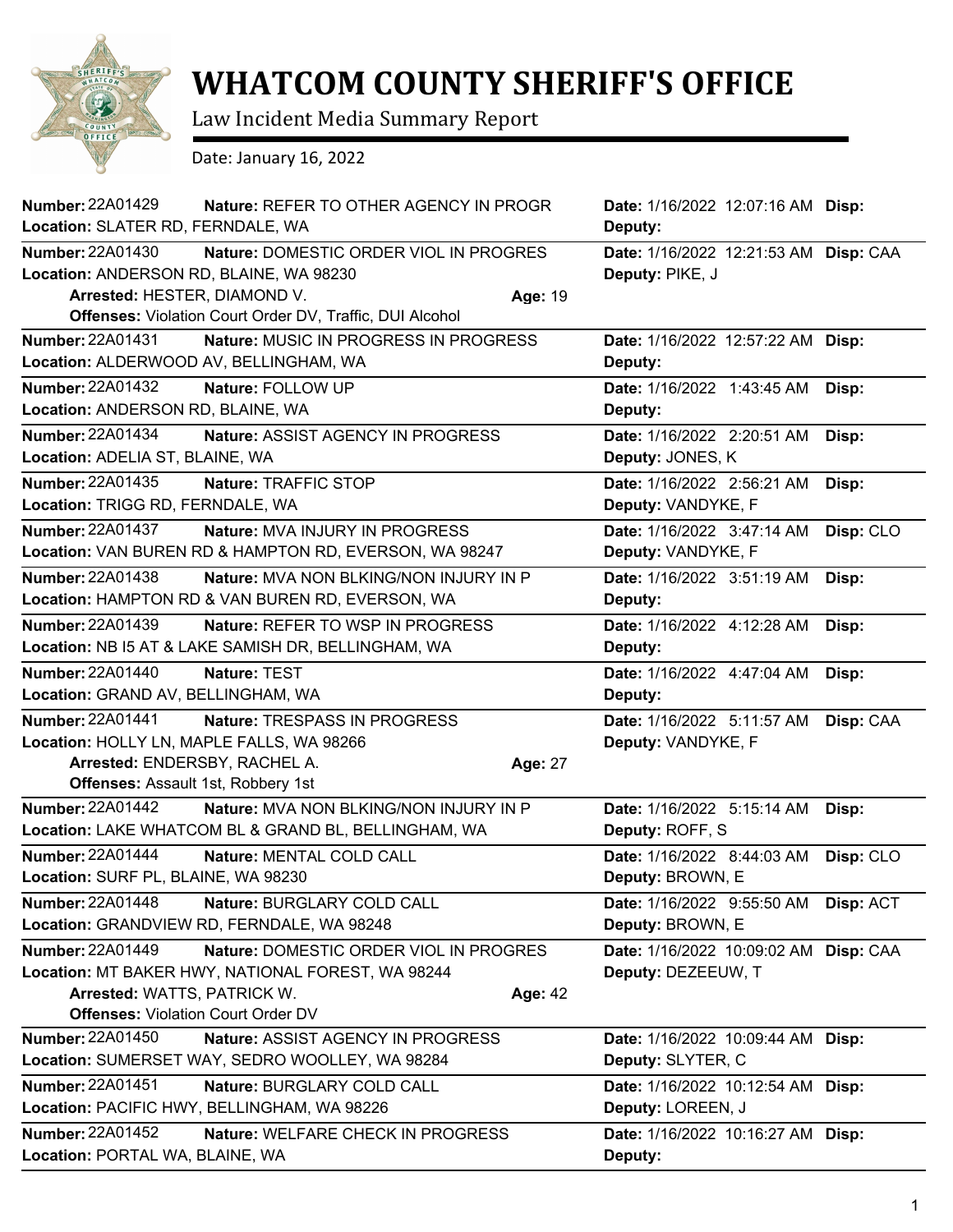| <b>Number: 22A01453</b><br><b>Nature: SECURITY CHECK IN PROGRESS</b>                                      | Date: 1/16/2022 10:38:03 AM Disp:                              |
|-----------------------------------------------------------------------------------------------------------|----------------------------------------------------------------|
| Location: GRANDVIEW RD, FERNDALE, WA                                                                      | Deputy:                                                        |
| Number: 22A01454<br>Nature: BURGLARY COLD CALL                                                            | Date: 1/16/2022 10:45:12 AM Disp: CLO                          |
| Location: VALLEY HWY, DEMING, WA 98244                                                                    | Deputy: SLYTER, C                                              |
| <b>Number: 22A01455</b><br>Nature: WHATCOMM RECORD IN PROGRESS                                            | Date: 1/16/2022 11:03:46 AM Disp:                              |
| Location: SURF PL, BLAINE, WA                                                                             | Deputy:                                                        |
| <b>Number: 22A01456</b><br>Nature: SUSPICIOUS CIRCUMSTANCES COLD                                          | Date: 1/16/2022 11:20:54 AM Disp: CLO                          |
| Location: BIRCH BAY LYNDEN RD SPC 198, BLAINE, WA 98230                                                   | Deputy: BROWN, E                                               |
| <b>Number: 22A01457</b><br>Nature: REQUEST FOR LAW ENFORCEMENT                                            | Date: 1/16/2022 11:55:32 AM Disp:                              |
| Location: BIRCH BAY LYNDEN RD, CUSTER, WA                                                                 | Deputy:                                                        |
| Number: 22A01458<br>Nature: SUICIDAL SUBJECT IN PROGRESS                                                  | Date: 1/16/2022 11:58:15 AM Disp: CLO                          |
| Location: COTTERILL BLVD, BLAINE, WA 98230                                                                | Deputy: LOREEN, J                                              |
| Number: 22A01459<br>Nature: TRAFFIC HAZARD COLD CALL                                                      | Date: 1/16/2022 11:59:15 AM Disp:                              |
| Location: OAT COLES RD & SOUTH PASS RD, EVERSON, WA                                                       | Deputy: ROFF, S                                                |
| Number: 22A01460<br>Nature: THEFT COLD CALL                                                               | Date: 1/16/2022 11:13:15 AM Disp: CLO                          |
| Location: CHUCKANUT SHORE RD, BELLINGHAM, WA 98229                                                        | Deputy: BOYD, M                                                |
| Number: 22A01461<br>Nature: WELFARE CHECK IN PROGRESS                                                     | Date: 1/16/2022 12:43:45 PM Disp:                              |
| Location: MARINE DR & BENNETT DR, BELLINGHAM, WA                                                          | Deputy: LOREEN, J                                              |
| Number: 22A01462<br>Nature: VEHICLE PROWL COLD CALL                                                       | Date: 1/16/2022 12:59:11 PM Disp: CLO                          |
| Location: RONALD DRIVE BLAINE WA 98230, BLAINE, WA 98230                                                  | Deputy: BOYD, M                                                |
| Number: 22A01463<br>Nature: MENTAL COLD CALL                                                              | Date: 1/16/2022 1:10:04 PM<br>Disp:                            |
| Location: SURF PL, BLAINE, WA                                                                             | Deputy:                                                        |
| Number: 22A01465<br>Nature: SUSPICIOUS CIRCUMSTANCES IN PR                                                | Date: 1/16/2022 1:34:33 PM<br>Disp:                            |
| Location: S CHURCH RD & ULRICH RD, FERNDALE, WA                                                           | Deputy:                                                        |
| Number: 22A01466<br>Nature: SUICIDAL SUBJECT IN PROGRESS                                                  | Disp: CLO<br>Date: 1/16/2022 1:45:03 PM                        |
| Location: WILLEYS LAKE RD, CUSTER, WA 98240                                                               | Deputy: INGERMANN, N                                           |
| Number: 22A01467<br>Nature: HANGUP (911) IN PROGRESS                                                      | Date: 1/16/2022 2:39:32 PM<br>Disp:                            |
| Location: MITCHELL WA, BELLINGHAM, WA                                                                     | Deputy:                                                        |
| <b>Number: 22A01468</b><br>Nature: ASSIST CITIZEN COLD CALL                                               | Date: 1/16/2022 2:42:02 PM<br>Disp: CLO                        |
| Location: GOODWIN RD, EVERSON, WA 98247                                                                   | Deputy: CONLEE, Z                                              |
| Number: 22A01469<br><b>Nature: WATCH FOR IN PROGRESS</b>                                                  | Date: 1/16/2022 2:45:18 PM<br>Disp:                            |
| Location: GUIDE MERIDIAN & SMITH RD, BELLINGHAM, WA                                                       | Deputy:                                                        |
| Number: 22A01470<br>Nature: WHATCOMM RECORD IN PROGRESS                                                   | Date: 1/16/2022 3:11:21 PM<br>Disp:                            |
| Location: SURF PL, BLAINE, WA                                                                             | Deputy:                                                        |
| Number: 22A01471<br>Nature: DOMESTIC PHYSICAL COLD CALL                                                   | Date: 1/16/2022 3:08:26 PM<br>Disp: CAA                        |
| Location: PARKLYN WAY, FERNDALE, WA 98248                                                                 | Deputy: JAMES, J                                               |
| Arrested: CLARK, RHODA M.<br>Age: 48                                                                      |                                                                |
| <b>Offenses: Interfere With Reporting DV, Assault 4th DV</b>                                              |                                                                |
| <b>Number: 22A01472</b><br>Nature: SUSPICIOUS PERSON IN PROGRESS                                          |                                                                |
|                                                                                                           | Date: 1/16/2022 3:26:05 PM<br>Disp: CLO                        |
| Location: CLIFF RD, POINT ROBERTS, WA 98281                                                               | Deputy: LEACH, T                                               |
| <b>Number: 22A01473</b><br>Nature: SUSPICIOUS PERSON IN PROGRESS                                          | Disp: CLO<br>Date: 1/16/2022 3:31:34 PM                        |
| Location: WEST RD, SEDRO WOOLLEY, WA 98284                                                                | Deputy: HEYSTEK, L                                             |
| <b>Number: 22A01474</b><br>Nature: VEHICLE PROWL COLD CALL                                                | Date: 1/16/2022 3:44:20 PM<br>Disp:                            |
| Location: CHUCKANUT DR, BELLINGHAM, WA                                                                    | Deputy:                                                        |
| <b>Number: 22A01475</b><br>Nature: REFER TO WSP IN PROGRESS                                               | Date: 1/16/2022 4:09:49 PM<br>Disp:                            |
| Location: MT BAKER HW & KELLY RD, BELLINGHAM, WA                                                          | Deputy:                                                        |
| <b>Number: 22A01476</b><br>Nature: ASSIST AGENCY IN PROGRESS<br>Location: GRAND AVE, BELLINGHAM, WA 98225 | Date: 1/16/2022 4:31:31 PM<br>Disp: CLO<br>Deputy: LAUGHLIN, B |